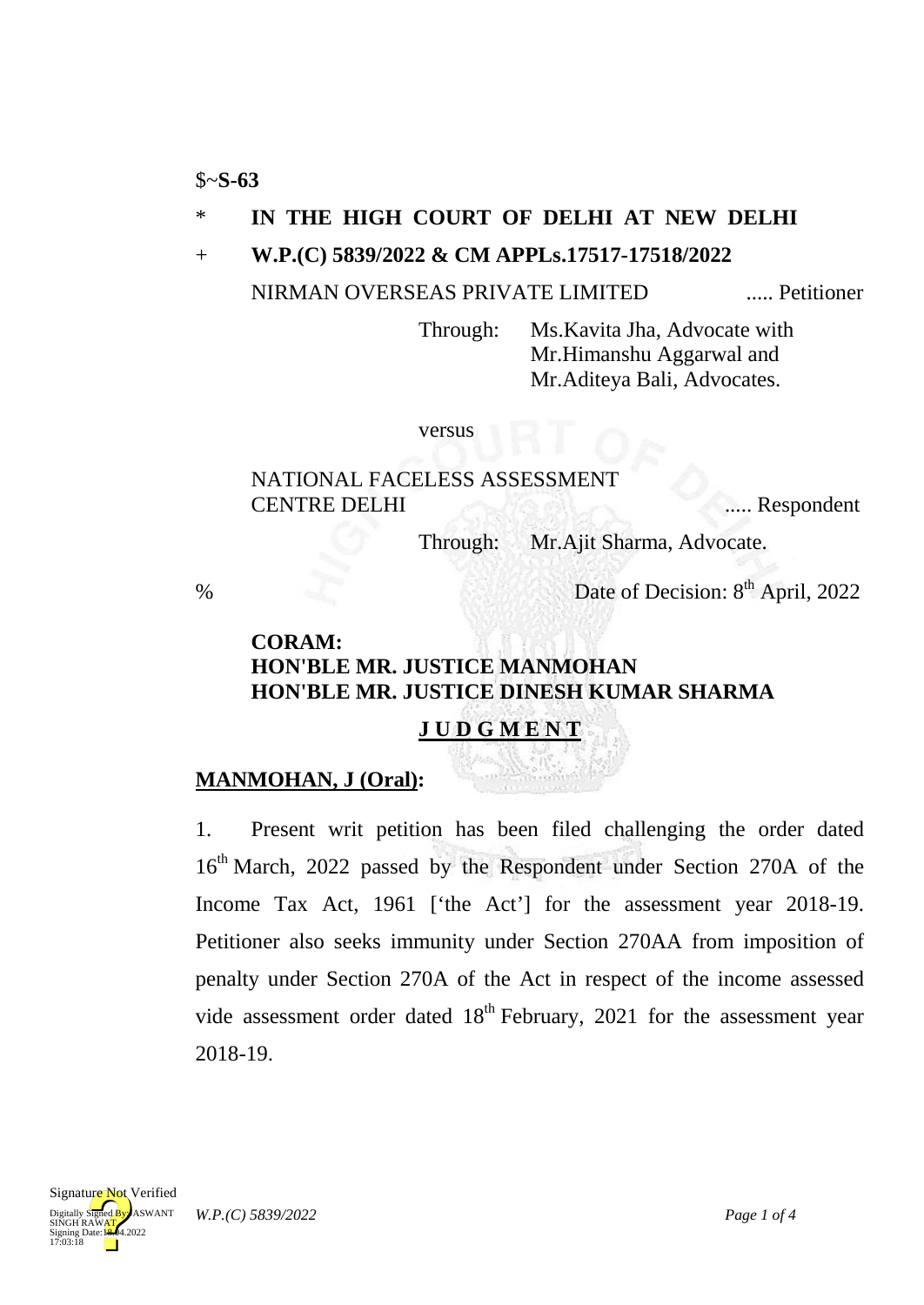2. Learned counsel for the petitioner states that the Petitioner had filed its return of income for the assessment year 2018-19 declaring a loss of Rs.2,17,53,363/-. She states that the Petitioner's case was selected for scrutiny and an order dated  $18<sup>th</sup>$  February, 2021 was passed under Section 143(3) of the Act bringing to tax Rs.2,16,28,054 as "business income" of the Petitioner and consequently assessed the total income of the Petitioner at a loss of Rs.1,25,309/-, raising tax demand of Rs.NIL. She further states that a show cause notice dated  $22<sup>nd</sup>$  February, 2021 seeking to levy penalty under Section 270A read with Section 274 of the Act was issued by Respondent requiring the Petitioner to show cause as to why the penalty for underreported income be not levied.

3. Learned counsel for the petitioner states that the Petitioner filed an application dated  $3<sup>rd</sup>$  March, 2021 before the respondent in Form No.68 in terms of Section 270AA(2) seeking immunity from imposition of penalty under Section 270A of the Act. She states that the Respondent issued the impugned order dated  $16<sup>th</sup>$  March, 2022 denying the immunity from penalty and prosecuting the Petitioner on the ground that since no order under Section 270AA had been passed by the jurisdictional Assessing Officer within the statutory timeline, it may be treated as no order granting immunity to the assessee had been passed. She further states that the Respondents while denying statutory immunity to the Petitioner under Section 270AA of the Act has failed to appreciate that once the conditions specified in Section 270AA of the Act are satisfied, the assessing officer was bound to grant immunity to the Petitioner.

4. Having heard learned counsel for the petitioner, this Court is of the view that it is only in cases where proceedings for levy of penalty have been

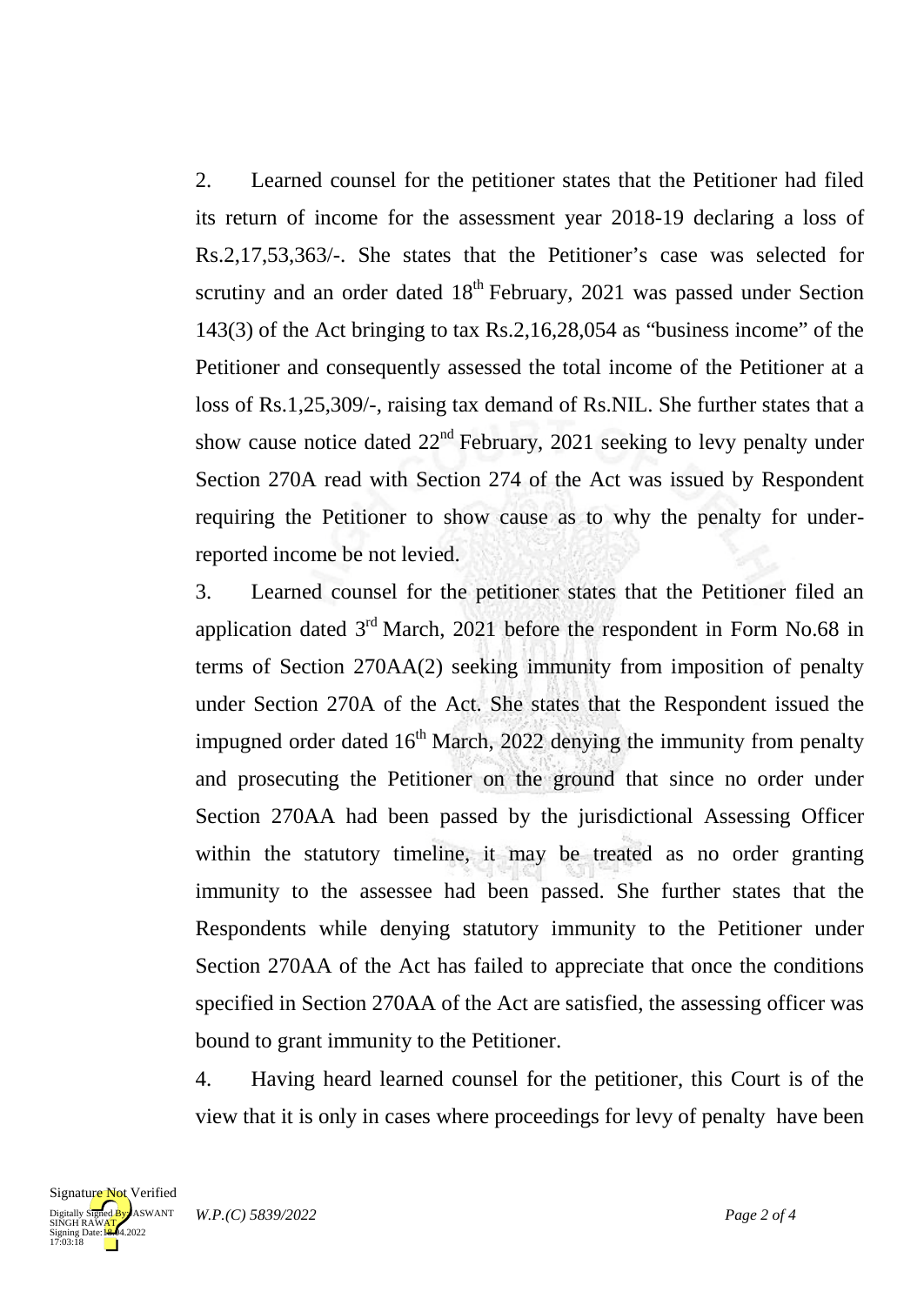initiated on account of alleged misreporting of income that an assessee is prohibited from applying and availing the benefit of immunity from penalty and prosecution under Section 270AA.

5. In fact, the statutory scheme for grant of immunity is based on satisfaction of three fundamental conditions, namely, (i) payment of tax demand; (ii) non-institution of appeal; and (iii) initiation of penalty on account of underreporting of income and not on account of misreporting of income.

6. This Court is also of the view that the petitioner cannot be prejudiced by the inaction of the Assessing Officer in passing an order under Section 270AA of the Act within the statutory time limit as it is settled law that no prejudice can be caused to any assessee on account of delay/default on the part of the Revenue.

7. In the present case, the petitioner has satisfied the aforesaid conditions, inasmuch as, (i) the tax has been paid on the additions; (ii) appeal has undisputedly not been filed; and (iii) penalty (as would be evident from the penalty notice) has been initiated on account of "underreporting" of income.

8. Consequently, this Court is of the view that the petitioner acquired a right to be granted immunity under Section 270AA of the Act. In fact, this Court, in *Schneider Electric South East Asia (HQ) Pte Ltd. Vs.Asst. Commissioner of Income Tax International Taxation Circle 3(1)(2), New Delhi and Ors., WP(C) 5111/2022*, has held, "*This Court is further of the view that the impugned action of Respondent No.1 is contrary to the avowed Legislative intent of Section 270AA of the Act to encourage/incentivize a taxpayer to (i) fast-track settlement of issue, (ii) recover tax demand; and*